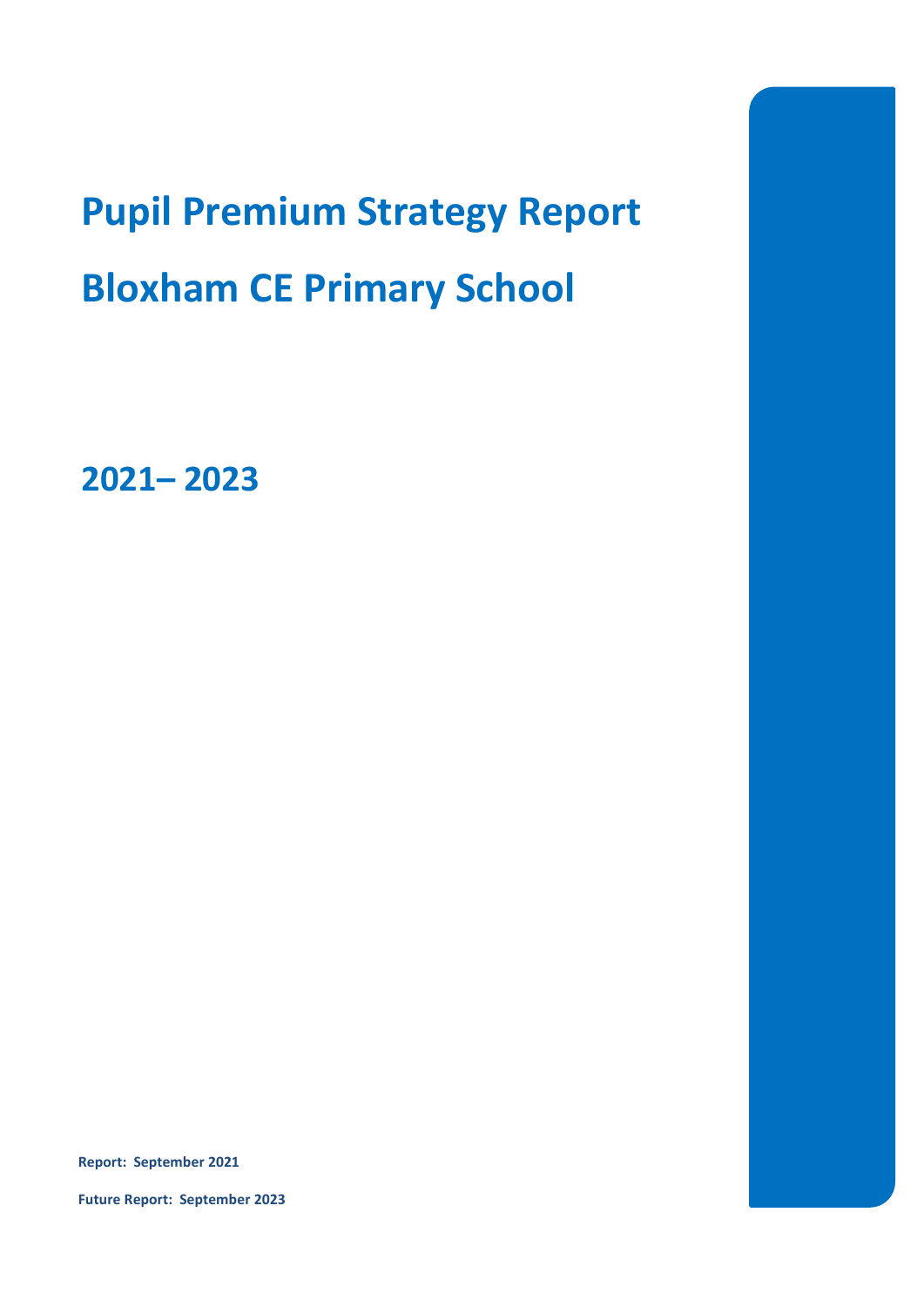# **Be Kind ~ Be Safe ~ Be Respectful**

#### **OUR CHRISTIAN VISION**

Our vision for Bloxham CE Primary School reflects a passionate commitment to learning and recognition of the uniqueness of individual learners. Guided by our Christian values, it is driven by our desire to offer the best possible education for our pupils in partnership with parents, the Church and the local community.

*Bloxham CE Primary School will be a centre for learning where adults and children thrive.*

#### **OUR CHRISTIAN ETHOS**

Recognising our historic foundation, we will preserve and develop our religious character in accordance with the principles of the Church of England and in partnership with the Churches at parish and diocesan level.

Bloxham CE Primary School strives to be an inclusive community where children grow, learn, and achieve together. Within a nurturing, supportive and safe environment, mental health and wellbeing is at the heart of everything we do and recognised as the responsibility of all. Children's natural curiosity is fostered through a creative curriculum that excites and challenges and enables them to be successful learners. Supported by a culture of equality and aspiration we aim to remove disadvantage so that every child can thrive.

We are committed to providing an education of the highest quality within the context of Christian belief and practice. We encourage an understanding of the meaning and significance of faith and promote Christian values through the experience we offer to all our pupils.

*"For I know the plans I have for you",* **declares the Lord, "***plans to prosper you and*

*not to harm you, plans to give you hope and a future.***"** Jeremiah 29, v11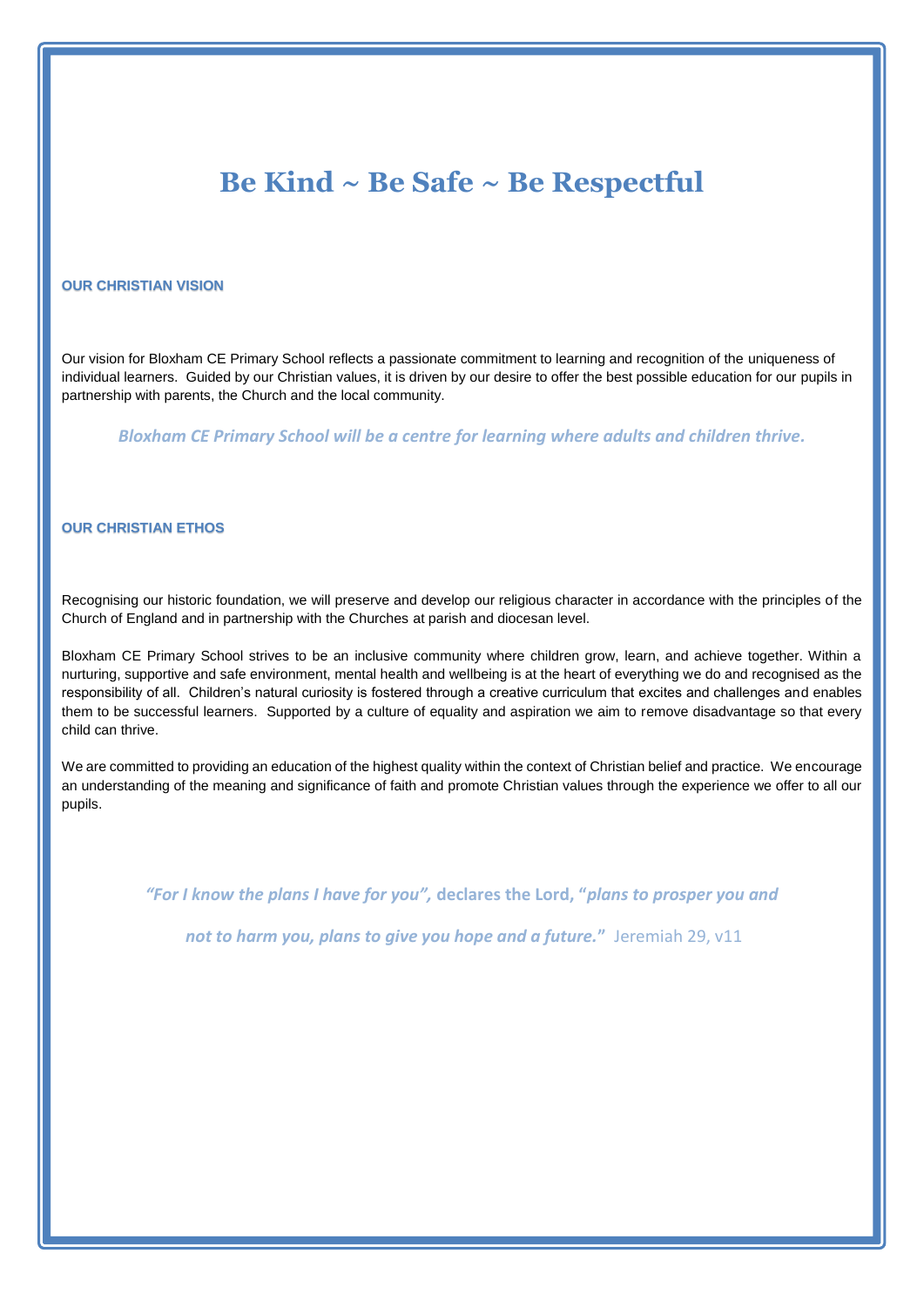## **PUPIL PREMIUM GRANT FUNDING**

# *A good education is the key to improving life chances.*

The Pupil Premium was introduced in April 2011 to tackle 'educational inequality' by raising achievement of disadvantaged pupils of all abilities to reach their potential to support children and young people with parents in the regular armed forces.

It is for schools to decide how the Pupil Premium is spent, since they are best placed to assess what additional provision should be made for the individual pupils within their responsibility. However, schools are to be held accountable for how they have used the additional funding to support pupils.

## **Part A: Statement of Intent**

**What is our rationale at Bloxham CE Primary for making decisions about the most effective approaches to improve outcomes for disadvantaged pupils?**

There is compelling evidence that high quality teaching and leadership are vital in raising attainment. From research, we also know that schools that are most effective in improving outcomes for disadvantaged pupils always use evidence about what makes a real difference and make sure that the best teachers work with the most vulnerable.

In the 2021-22 academic year we will continue to use the PP to improve the attainment of our disadvantaged pupils. The disproportionately high impact of COVID-19 on the education of disadvantaged pupils makes this more important than ever. In 2021-22 we are required to use our Recovery Funding has been used alongside this funding.

## **School Overview**

| <b>Detail</b>                                                                                                                  | <b>Data</b>                                                 |
|--------------------------------------------------------------------------------------------------------------------------------|-------------------------------------------------------------|
| School name                                                                                                                    | <b>Bloxham CE Primary School</b>                            |
| Number of pupils in school                                                                                                     | 414                                                         |
| Number of pupils eligible for Pupil Premium Funding                                                                            | 76                                                          |
| Percentage of pupils eligible for Pupil Premium Funding                                                                        | 18.3%                                                       |
| <b>Pupil Premium Grant Funding:</b><br>$Rec - Year$ 6 pupils recorded as $Even - 6$ free school meals<br>Children We Care For: | 61<br>4                                                     |
| Service Children                                                                                                               | 4                                                           |
| Academic year/years that our current pupil premium strategy plan covers:                                                       | 2021/2022                                                   |
| Date this statement was published                                                                                              | 1 December 2021                                             |
| Date on which it will be reviewed                                                                                              | October 2022                                                |
| Statement authorised by                                                                                                        | Headteacher, Vice Chair,<br>Governors and Inclusion Manager |
| Pupil Premium Lead                                                                                                             | Lisa Horton, Louise Thomas                                  |
| Governors                                                                                                                      | Lisa Rowe and Paul Manders                                  |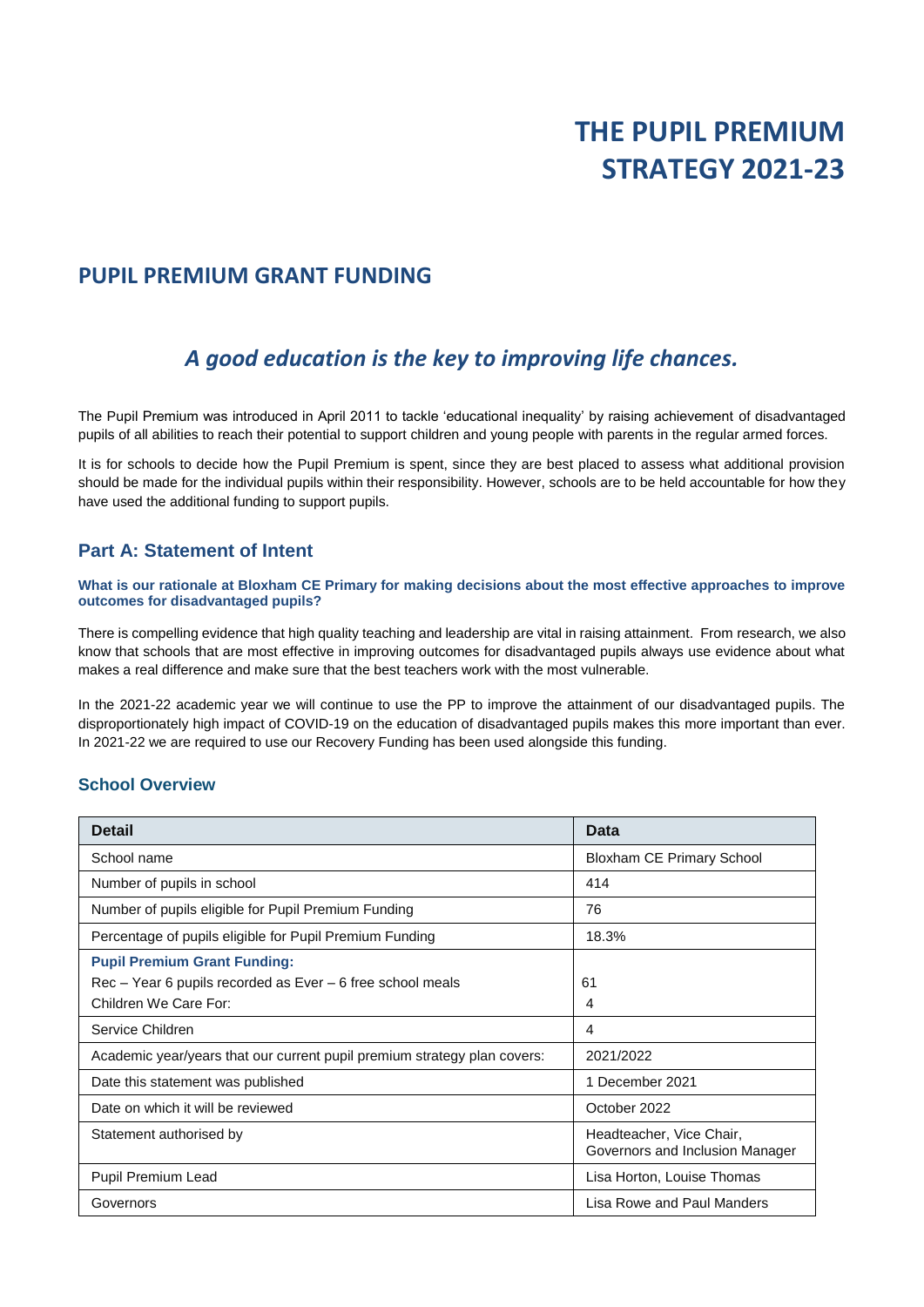## **Funding Overview**

| <b>Detail</b>                                                                                                                    | Amount      |
|----------------------------------------------------------------------------------------------------------------------------------|-------------|
| Pupil Premium Funding allocation this academic year                                                                              | £78,010,00  |
| Recovery Premium Funding allocation this academic year                                                                           | £40,521.75  |
| Pupil Premium Funding carried forward from previous years (enter £0 if not<br>applicable)                                        | £0          |
| Total budget for this academic year                                                                                              | £118,531.75 |
| If your school is an academy in a trust that pools this funding, state the<br>amount available to your school this academic year |             |

To improve outcomes our disadvantaged pupils, school leaders will work with colleagues to:

- Make the achievement of pupils eligible for Pupil Premium funding their number one priority.
- Use evidence and research-based teaching practice, including The Sutton Trust, the Education Endowment Foundation (EEF) Teaching and Learning Toolkit, and the Centre for Literacy in Primary Education to inform spending discussions and decisions.
- Take a whole-school approach to quality first teaching, which sets high aspirations for all pupils.
- Recognise that disadvantaged pupils are not a homogenous group and whilst children may face similar challenges, it is vital to identify each individual's barriers to learning.
- Identify the main barriers to learning and use different approaches for groups or individuals facing particular barriers.
- Ensure that every member of staff knows who our disadvantaged pupils are and takes an interest in their success.
- Ensure that when a pupil's progress slows, interventions are put into place rapidly.
- Make every effort to engage parents in the education and progress of their child.
- Where poor attendance is an issue, address this as a priority.
- Provide personalised support for each pupil following a consultation with their parents.
- Ensure staff (teachers and support staff) receive in-depth training on strategies chosen to overcome barriers to learning.
- Ensure governors understand the role to play in providing constructive challenge to the school's Pupil Premium Strategy.
- Effectively monitor and evaluate the impact of spending in improving outcomes for pupils.

## **What do we consider when making decisions about the most effective approaches to improve outcomes for disadvantaged pupils?**

School leaders and governors take an evidence-based approach to selecting the most effective ways to improve outcomes. Our link governors will attend training on the effective use of PP spending this academic year. Answers to the following questions provide a structured framework:

#### **How well are our disadvantaged pupils achieving?**

We identify any current gaps in attainment and progress and compare these to school and national averages.

#### **What are the barriers to learning for our disadvantaged pupils?**

Only when all the barriers are known and understood can we define outcomes, success criteria and the approaches which will help overcome them.

#### **What are our desired outcomes for pupils?**

Raised attainment; increased rates of progress; improved attendance; proactive family engagement; the development of skills and personal qualities to build emotional resilience; and extended opportunities.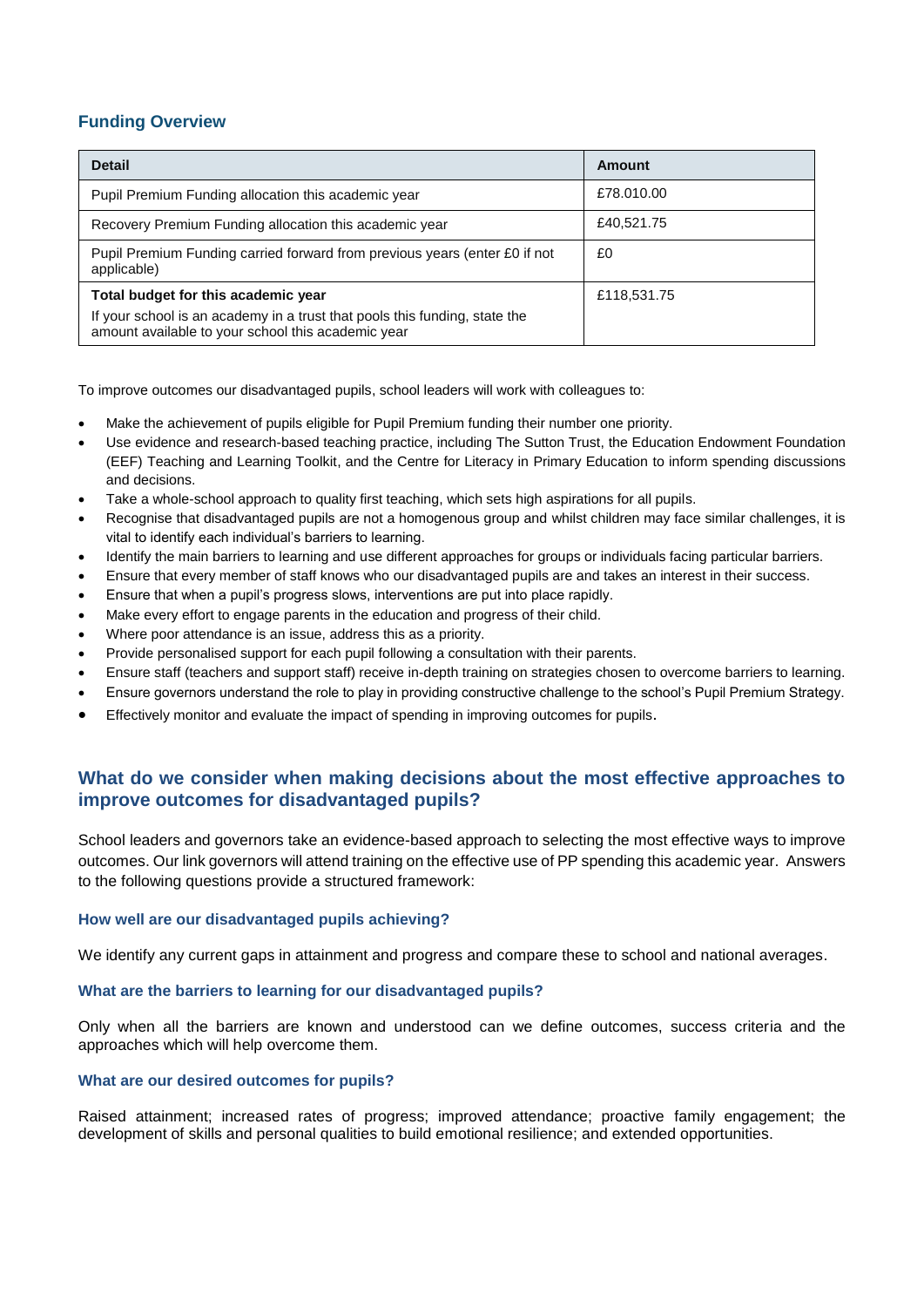#### **How will success be measured?**

For each desired outcome, we will decide how success will be measures and set ambitious targets as well as ensuring that school leaders and governors are committed to the challenge of achieving them.

#### **Which approaches will produce these outcomes?**

To choose our approaches we will use evidence of what works: decide on what staff training is needed; monitor pupil progress regularly; get the balance right between short-term and long-term approaches, as well as between whole school and targeted strategies.

#### **Which approaches are effective, and which are not?**

We will evaluate our approaches by focusing on the success criteria and asking: Are the chosen approaches impacting on improved outcomes? Can we make improvements? What else can be done? What needs to be done differently?

## **EARLY YEARS PUPIL PREMIUM FUNDING**

Since April 2015, schools have received additional funding for disadvantaged three- and four-year olds in Early Years settings in England in the form of the Early Years Pupil Premium.

You may be eligible for Pupil Premium or Early Years Premium if one or more of the following criteria apply to you and your family:

- Income Support
- Income-based Jobseeker's Allowance
- Income-related Employment and Support Allowance
- Support under part VI of the Immigration and Asylum Act 1999
- The guaranteed element of State Pension Credit
- Child Tax Credit (provided they're not also entitled to Working Tax Credit and have an annual gross income of no more than £16,190.
- Working Tax Credit run-on, which is paid for 4 weeks after they stop qualifying for Working Tax Credit
- Universal Credit

All new starters are given an Induction Pack which includes an Early Years Pupil Premium Funding Information Sheet. Come and talk to us in confidence, if you are not sure if you qualify for either Pupil Premium or Early Years Premium Funding.

## **What are the main challenges faced by our pupils eligible for PPG funding and what are we doing to minimise these?**

In discussion, school leaders and teachers have identified the specific challenges to learning faced by our children who are eligible for the PPG funding and the approaches we will take to minimise these.

#### **Challenges**

This details the key challenges to achievement that we have identified among our disadvantaged pupils.

| Challenge | Detail of the challenge                                                                    |
|-----------|--------------------------------------------------------------------------------------------|
|           | Children's low expectations and desire to succeed.                                         |
|           | Effective parental involvement and aspiration is associated with pupils' academic success. |
|           | <b>Factors:</b> Low aspiration of some parents; culture of expectation.                    |
|           |                                                                                            |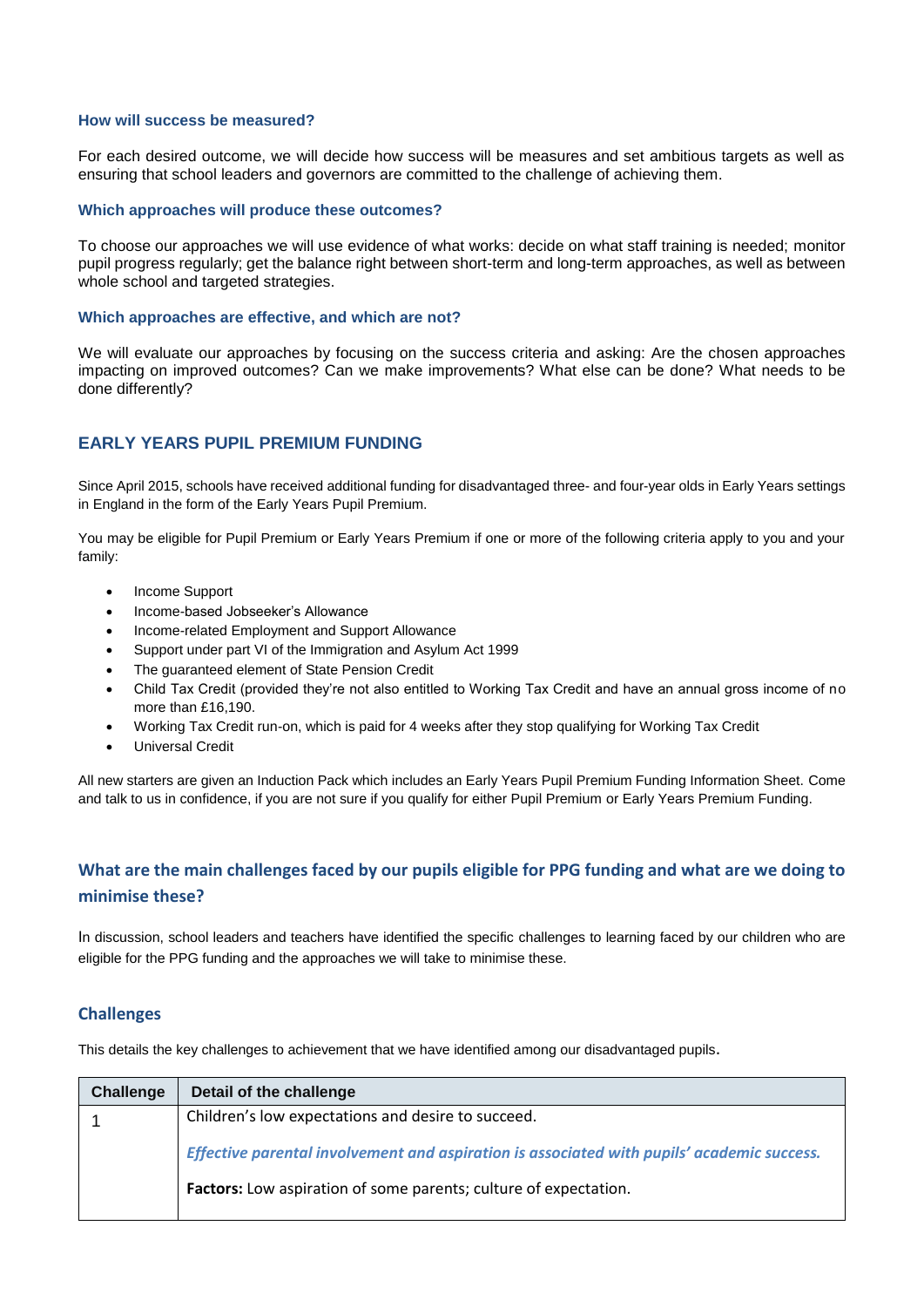|                | Lack of opportunity – for example to attend clubs and extra – curricular activities.                                                                                                                                                                                                                                                                                                                                                                                                                                                                                                                                                |
|----------------|-------------------------------------------------------------------------------------------------------------------------------------------------------------------------------------------------------------------------------------------------------------------------------------------------------------------------------------------------------------------------------------------------------------------------------------------------------------------------------------------------------------------------------------------------------------------------------------------------------------------------------------|
| $\overline{2}$ | For a child to have equality of access, s/he must be encouraged to reap the benefits of what<br>the school has to offer by attending regularly, by engaging in both curricular and extra-<br>curricular activities, and by being supported at home and in his or her community.                                                                                                                                                                                                                                                                                                                                                     |
|                | Factors: Financial disadvantage; rurality and transport limitations; understanding the benefit<br>of cultural capital.                                                                                                                                                                                                                                                                                                                                                                                                                                                                                                              |
| 3              | Attendance factors, both Covid-related and others (e.g. shielding, closures), punctuality -<br>currently 94.1% for non-pupil premium but 90.2% for pupil premium-attendance data<br>fluctuating due to COVID.                                                                                                                                                                                                                                                                                                                                                                                                                       |
|                | As well as impacting on academic performance, poor attendance can affect children's ability<br>to make and keep friendships; a vital part of growing up. Setting good attendance patterns<br>from an early age, from nursery through primary school also helps children later on in their<br>life.                                                                                                                                                                                                                                                                                                                                  |
|                | Factors: Self-isolating, more time at home, reduced contact with extended family, sports<br>and other activities cancelled.                                                                                                                                                                                                                                                                                                                                                                                                                                                                                                         |
| 4              | Increased mental health issues impacting on self-esteem and wellbeing; confidence and<br>behaviour; and relationships. This has been exacerbated by COVID - 19.                                                                                                                                                                                                                                                                                                                                                                                                                                                                     |
|                | Social and emotional learning interventions have an identifiable and significant impact on<br>pupils' attitudes to learning, social relationships in school, and attainment. It will be<br>important to support pupils' mental health and well-being as they return to school following<br>Lockdown.                                                                                                                                                                                                                                                                                                                                |
|                | Factors: School closures. Reduced contact with peers, fewer activities available.                                                                                                                                                                                                                                                                                                                                                                                                                                                                                                                                                   |
| 5              | Lack of fluency and underachievement in Mathematics and English.                                                                                                                                                                                                                                                                                                                                                                                                                                                                                                                                                                    |
|                | Good literacy skills provide the building blocks not just for academic success, but for fulfilling<br>careers and rewarding lives. Yet despite our best efforts, a disadvantaged child in England<br>is still more than twice as likely as their classmates from more advantaged homes to leave<br>primary school without reaching the expected levels in reading and writing.<br>(Education Endowment Foundation: Improving Literacy Guidance Report, 2017)                                                                                                                                                                        |
|                | Children from disadvantaged backgrounds are likely to have been affected particularly<br>severely by school closures and may need more support to return to school and settle back<br>into school life For many pupils, compensating for the negative impact of school<br>closures will require a sustained response. It is highly unlikely that a single approach will be<br>enough. It is also likely to be beneficial to consider how to align chosen approaches with Pupil<br>Premium spending and broader school improvement priorities.<br>(Education Endowment Foundation: Covid-19 Support Guidance for Schools, June 2020) |
|                |                                                                                                                                                                                                                                                                                                                                                                                                                                                                                                                                                                                                                                     |
|                | Factors: School closure and inconsistencies of approach.<br>Home Learning - challenges linked to providing children with feedback to move their<br>learning forward.                                                                                                                                                                                                                                                                                                                                                                                                                                                                |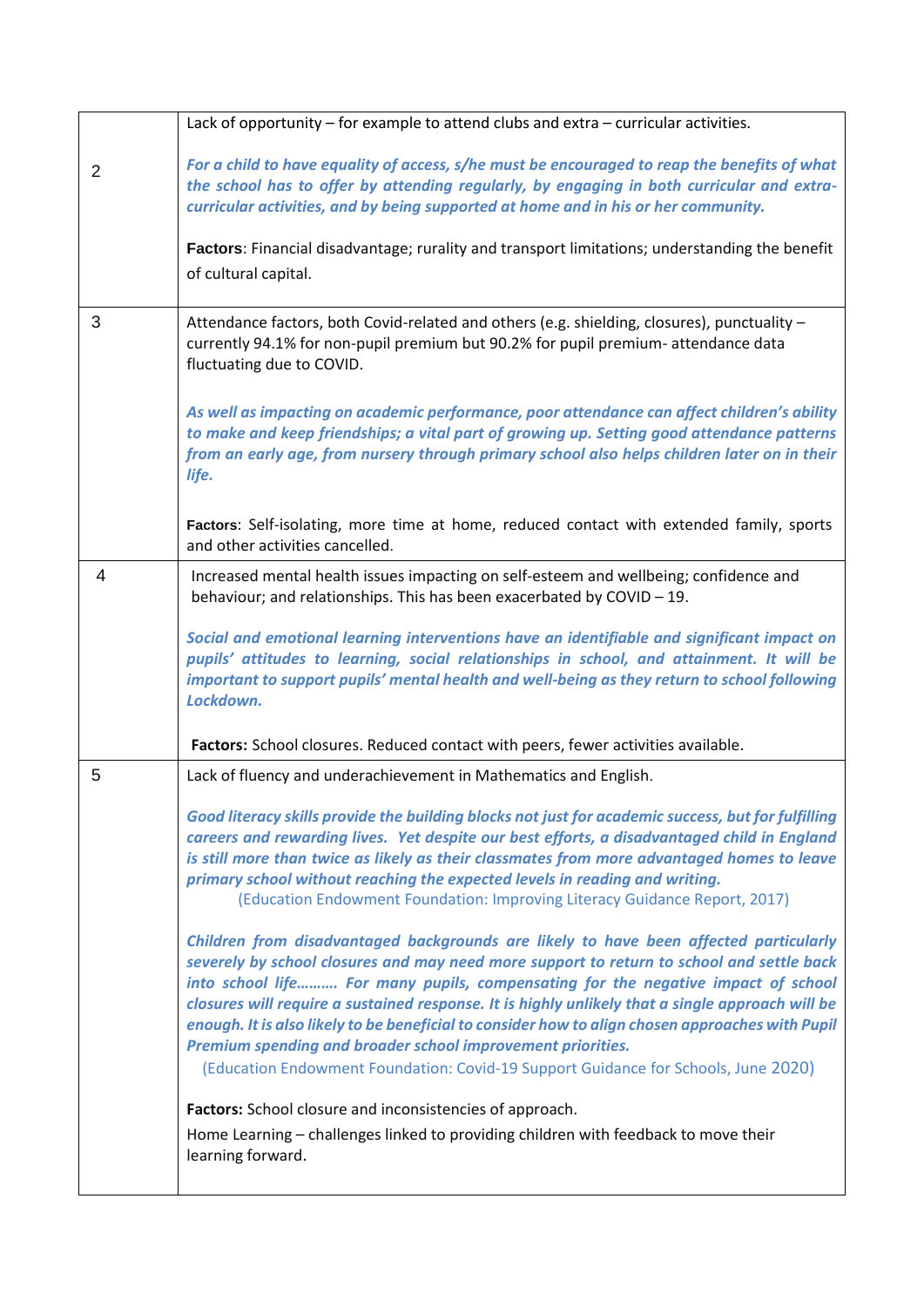| 6 | Access to technology – following lockdown we want to review children's ability to access<br>home learning opportunities, for example Maths Whizz and Times Tables Rock Stars.                                      |
|---|--------------------------------------------------------------------------------------------------------------------------------------------------------------------------------------------------------------------|
|   | Pupils' access to technology has been an important factor affecting the extent to which<br>they can learn effectively at home. Lack of access to technology has been a barrier for<br>many disadvantaged children. |
|   | <b>Factors:</b> Not all children have access to the technology needed to effectively access the<br>home learning opportunities. Parental understanding of the benefits of home learning.                           |
|   | Disadvantage compounded by Special Educational Needs.                                                                                                                                                              |
|   | Some children require additional support within the school environment in order to benefit<br>to the same degree as others, particularly children with special educational needs.                                  |
|   | <b>Factors:</b> Vulnerability and disadvantage linked to Special Educational Needs compounds the<br>challenges that children face.                                                                                 |

## **Intended outcomes for 2021 - 2022**

This explains the outcomes we are aiming for **this academic year**, and how we will measure whether they have been achieved.

| <b>Intended outcome</b>                                                                                                                                    | <b>Success criteria</b>                                                                                                                                                                                                                                                                                                |
|------------------------------------------------------------------------------------------------------------------------------------------------------------|------------------------------------------------------------------------------------------------------------------------------------------------------------------------------------------------------------------------------------------------------------------------------------------------------------------------|
| The challenges faced by individual children are identified<br>and addressed.                                                                               | Pupil Premium Champions (members of the Leadership<br>Team) are in place to support all children eligible for PP<br>Funding.                                                                                                                                                                                           |
|                                                                                                                                                            | All Champions will have met with the child and their<br>parents to share concerns; discuss thoughts around<br>challenges faced and possible strategies and actions to<br>bring about improvement.                                                                                                                      |
|                                                                                                                                                            | Senior Leaders (PP Champions) discuss, monitor, and<br>evaluate the impact of actions taken using the PP<br>Funding.                                                                                                                                                                                                   |
| Children have high expectations for their learning and<br>behaviour, and are motivated to do their best. They have<br>positive attitudes towards learning. | Children will understand the importance and benefits of<br>working hard and will be motivated to do their best;<br>they will be able to talk about their learning and what<br>they need to do as their next steps to further improve.<br>Reward systems will encourage, recognise and value<br>individual best effort. |
|                                                                                                                                                            | Learning to learn will be an integral part of teaching.<br>Children will understand what good learning looks and<br>feels like.                                                                                                                                                                                        |
| Equality of opportunity for all pupils to enrich and<br>broaden their interests and hobbies.                                                               | Pupils are consulted on their interests and the activities<br>they would like to pursue. All pupils access a range of<br>extra-curricular activities both within and beyond<br>school.                                                                                                                                 |
|                                                                                                                                                            | PP children will take-up the offer of extra-curricular<br>provision and have increased opportunities to pursue<br>their interests and hobbies beyond the school day.                                                                                                                                                   |
|                                                                                                                                                            | Pupils will be prioritised to attend clubs, events and<br>access targeted support PE opportunities in school.                                                                                                                                                                                                          |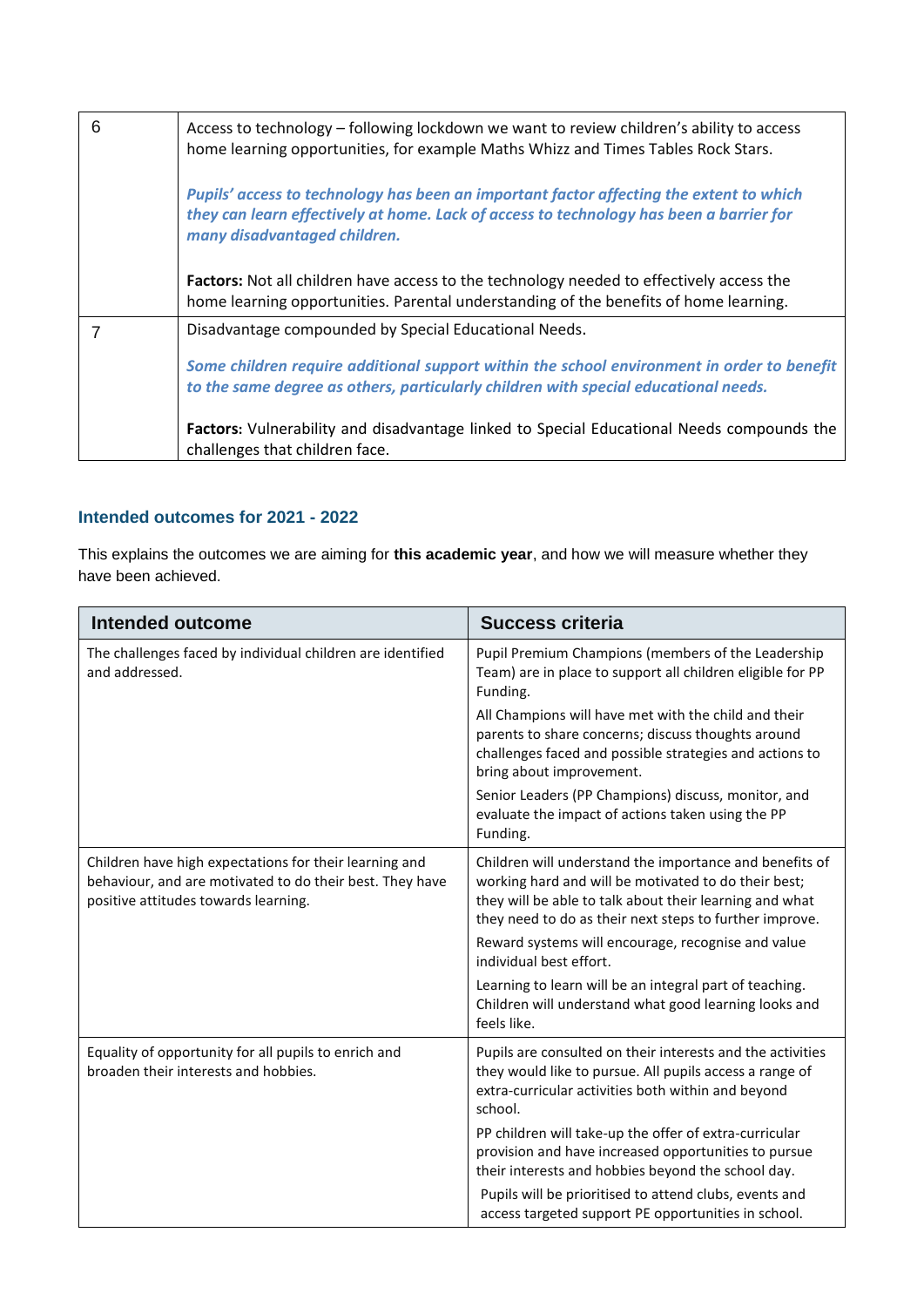|                                                                                                                                                                                                                                          | All children in receipt of Pupil Premium funding will<br>attend at least one after school club session each week.<br>All children will be able to swim 25 metres by the time<br>they leave the school.<br>Enrichment activities are included within the<br>curriculum offer, for example the use of external<br>specialists.                                                                                                                                                                                   |
|------------------------------------------------------------------------------------------------------------------------------------------------------------------------------------------------------------------------------------------|----------------------------------------------------------------------------------------------------------------------------------------------------------------------------------------------------------------------------------------------------------------------------------------------------------------------------------------------------------------------------------------------------------------------------------------------------------------------------------------------------------------|
| Pupil attendance remains at or above the national target<br>for all pupils. All children in receipt of PP Funding will be<br>punctual, equipped and ready for school.                                                                    | An Attendance Strategy is agreed and Parent Contact<br>Meetings result in improved attendance; children are in<br>school engaged and learning.<br>Strategies are in place to promote and reward high<br>attendance.<br>Rigorous monitoring is carried out and any concerns<br>relating to attendance are swiftly followed-up by the<br>Headteacher and Leadership Team.                                                                                                                                        |
| Pupils are able to recognise and talk about their emotions<br>and can regulate their behaviour for relationships.                                                                                                                        | Behaviour in and beyond the classroom is good.<br>Children are able to talk about their feelings and have<br>strategies to manage their emotions and responses.                                                                                                                                                                                                                                                                                                                                                |
| Children in receipt of Pupil Premium Funding will achieve<br>at least in line with, or above, national performance<br>measures in English and Maths at EYFS, Year 1 Phonics<br>Screening, Year 4 Multiplication Check, KS1 and KS2 SATs. | Aspirational targets are set for all pupils including those<br>for whom Pupil Premium funding is received. Analysis<br>of the school's pupil progress tracking information tells<br>us that most children for whom we receive Pupil<br>Premium make good progress, and that this is in-line<br>with the progress made by children who are not eligible<br>for this additional funding. Where progress is less than<br>expected, specific approaches will be put in place to<br>accelerate progress in 2022-23. |

## **Activity in this Academic Year**

This details how we intend to spend our Pupil Premium (and Recovery Premium Funding) **this academic year** to address the challenges listed above.

## **Teaching (for example, CPD, recruitment and retention)**

Budgeted cost: £ 55,000

| <b>Activity</b>                                                                                                                                                                                                                                                                          | Evidence that supports this approach                                                                                                                                                                                                                                                                                                                                                               | Challenge/s<br>addressed |
|------------------------------------------------------------------------------------------------------------------------------------------------------------------------------------------------------------------------------------------------------------------------------------------|----------------------------------------------------------------------------------------------------------------------------------------------------------------------------------------------------------------------------------------------------------------------------------------------------------------------------------------------------------------------------------------------------|--------------------------|
| Share the Pupil Premium Strategy with all<br>staff to ensure their full understanding of the<br>actions they will be directly involved in to<br>improve outcomes for the school's most<br>disadvantaged pupils, and to gain their ideas<br>and input to support the success of the plan. | All members of staff understand and show<br>commitment to doing their part to ensure the<br>success of the strategy.<br>Teachers' planning identifies adjustments to<br>ensure all children can access learning effectively.<br>Monitoring and evaluation of teaching and<br>learning.<br>Feedback from pupils, parents and staff is positive<br>about the benefits of approaches taken to support | $1 - 7$                  |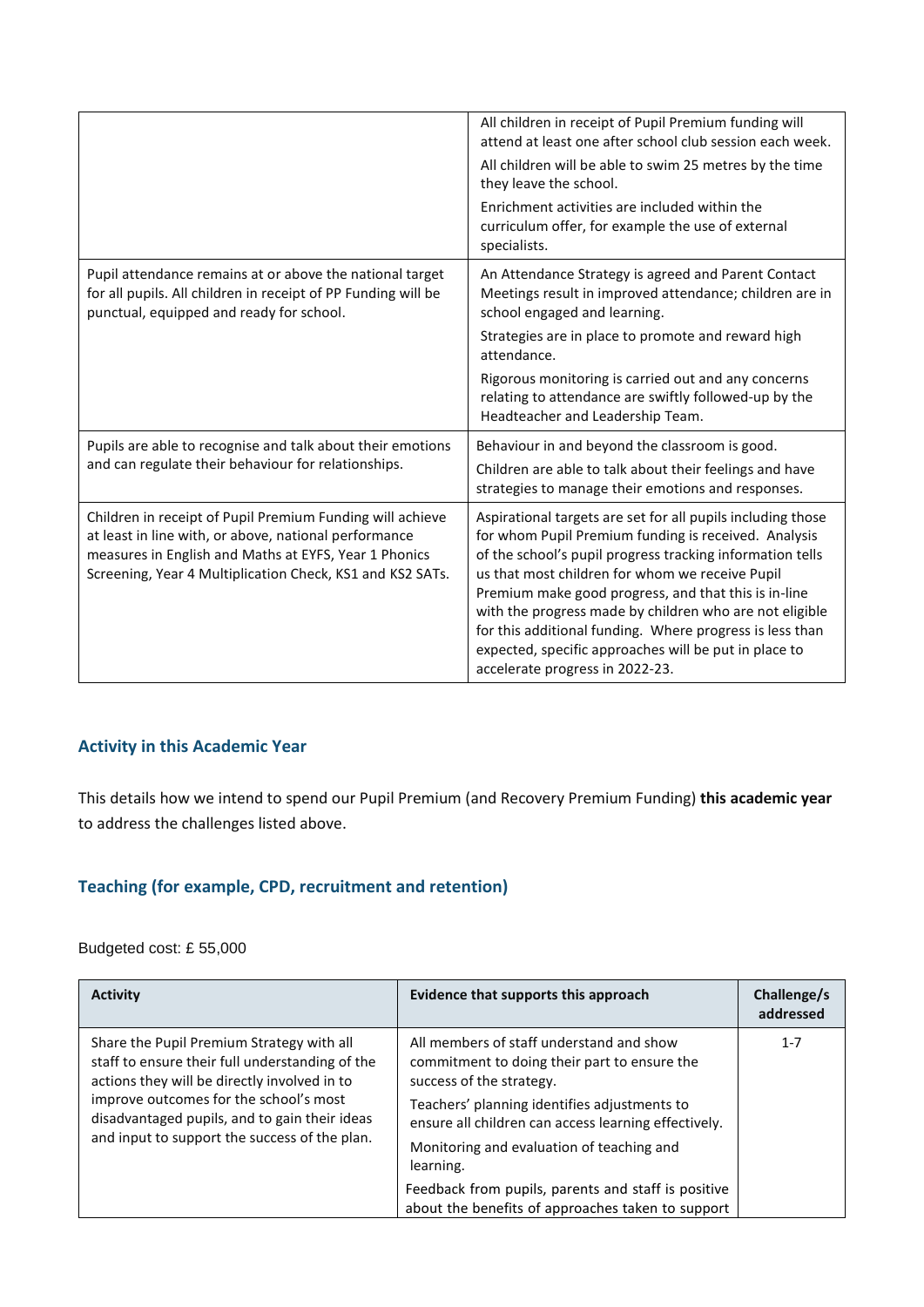| Gather feedback from pupils, parents and<br>staff to inform an evaluation of the PP<br>Strategy.                                                                                    | pupils who are eligible for the Pupil Premium Grant<br>funding, in terms of promoting equal access and<br>raising achievement.                                                                                                                                                                               |                |
|-------------------------------------------------------------------------------------------------------------------------------------------------------------------------------------|--------------------------------------------------------------------------------------------------------------------------------------------------------------------------------------------------------------------------------------------------------------------------------------------------------------|----------------|
| Analysis of PP data including attendance,<br>performance, extra -curricular club<br>participation, behaviour, and home learning.                                                    | A greater focus to address the needs of identified<br>pupils which results in improved achievement,<br>attendance and behaviour.                                                                                                                                                                             | 3, 4           |
| Identification of children eligible for PP<br>Funding who also have other identified needs,<br>for example, SEN, medical needs and<br>attendance issues.                            | Records and monitoring.                                                                                                                                                                                                                                                                                      |                |
| Purchase of standardised diagnostic<br>assessments.<br>Training for staff to ensure assessments are<br>interpreted and administered correctly.<br>TA Time to carry out assessments. | Standardised tests can provide reliable insights<br>into the specific strengths and weaknesses of<br>each pupil to help ensure they receive the correct<br>additional support through interventions or<br>teacher instruction.                                                                               | 5              |
| Play therapist to be employed to work with<br>families with significant challenges.                                                                                                 | Observations of children, reports and records of<br>sessions.                                                                                                                                                                                                                                                | $\overline{4}$ |
| ELSA training for Higher Level Nurture<br>Assistant<br>(Emotional Literacy Support Assistant)<br>Increased support for emotional literacy<br>through planned nurture intervention   | Specific training from Educational Psychologists,<br>on-going supervision, supporting children and<br>young people to understand and regulate their<br>emotions, to respect themselves and others and<br>to learn personal resiliency.<br>Well documented that this approach is<br>successful.               | 4              |
|                                                                                                                                                                                     | Supervision sessions, tools to measure before and<br>after (eg Stirling wellbeing scales, QCAs)                                                                                                                                                                                                              |                |
| Employ a Specialist SEND Higher Level Teaching<br>Assistant to support children with a range of<br>difficulties that impact their learning.                                         | Monitoring shows that pupils are well-supported<br>through strategies and any negative behavioural<br>impact is minimised.<br>A positive culture towards pupils with SEMH and<br>other specific difficulties is evident.<br>Individual Behaviour Plans.                                                      | $1 - 7$        |
| Organise Team Teach training for key members<br>of staff.<br>De-escalation training for all staff to ensure<br>safety.                                                              | Pupils are able to be kept safe and strategies<br>enable signs and triggers to be identified before<br>the behaviour escalates, leading to prevention of<br>pupils reaching a 'crisis' point.<br>Training records.<br>Logged records of the use of TT strategies and<br>impact using bound and numbered book | 4,6            |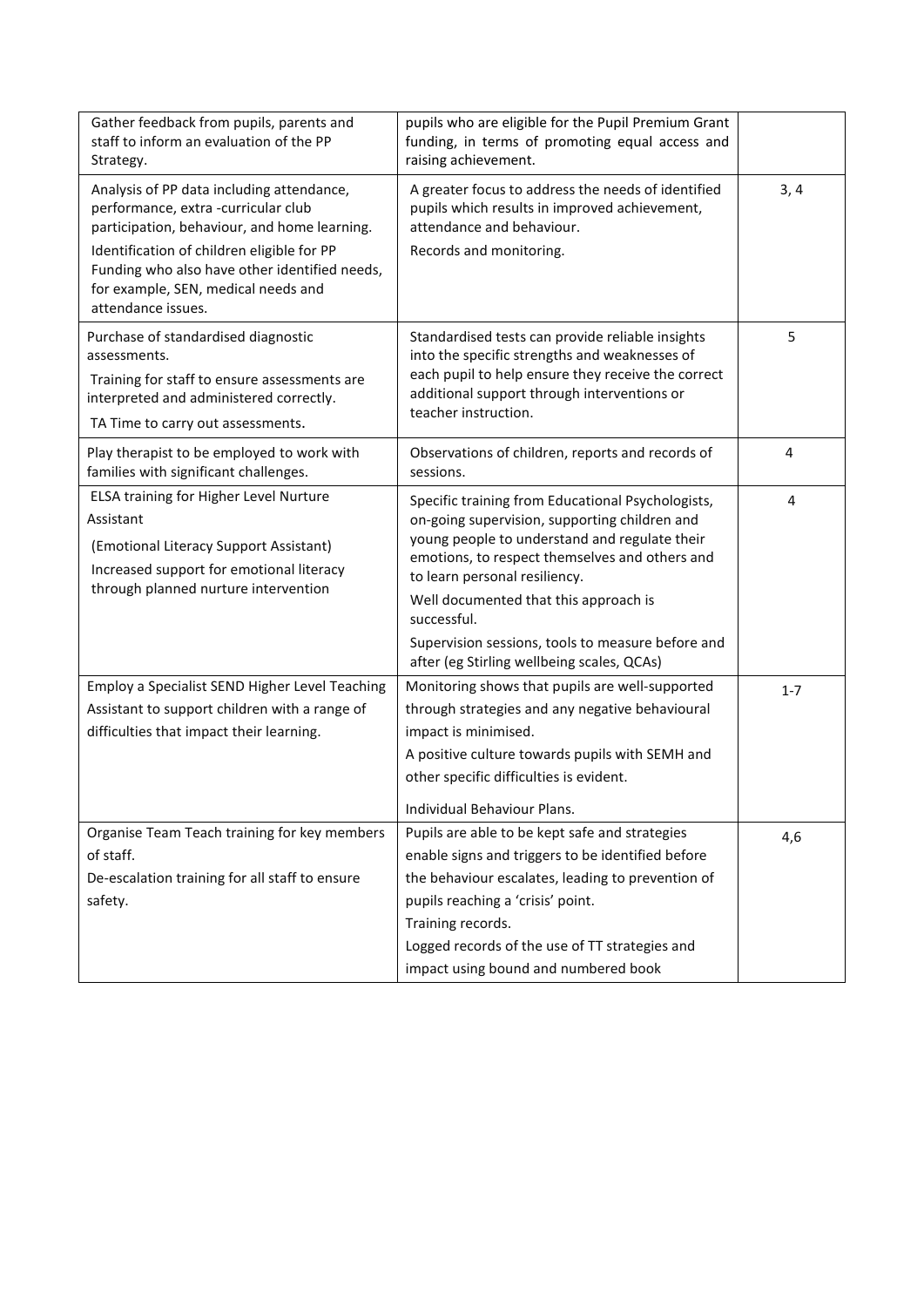# **Targeted Academic Support (for example, tutoring, one-to-one support structured interventions)**

Budgeted cost: £ 30,000

| <b>Activity</b>                                                                                                                                                                                                                                                                                | Evidence that supports this approach                                                                                                                                                                                                                                                                                                                                    | Challenge/s<br>addressed |
|------------------------------------------------------------------------------------------------------------------------------------------------------------------------------------------------------------------------------------------------------------------------------------------------|-------------------------------------------------------------------------------------------------------------------------------------------------------------------------------------------------------------------------------------------------------------------------------------------------------------------------------------------------------------------------|--------------------------|
| Provide Seesaw home learning<br>platform to all families.                                                                                                                                                                                                                                      | Access to equality of provision will lead to higher levels of<br>attainment and progress                                                                                                                                                                                                                                                                                | 1,2,5,6                  |
| Audit pupil access to<br>technology via a<br>questionnaire; purchase<br>laptops and arrange internet<br>access for identified children.<br>Provide access to IDL, Time<br>Table Rockstar's and Maths<br>Whizz.<br>Organise a parent workshop<br>to share ideas on supporting<br>home learning. | Data for Seesaw use<br>Home learning completion - home learning does have a positive<br>impact on confidence and engagement.<br>Data for IDL, Maths Whizz and Times Table Rockstar's<br>All pupils have equal access to home learning opportunities.<br>Children can access learning at home for weekly tasks as well as<br>self-isolating / closure of class / school. |                          |
| Organise pupil-mentoring by<br>the football coaches.                                                                                                                                                                                                                                           | Impact of pupil-led days, for example Anti-discrimination training.<br>Evaluation of pupil-led social action project.                                                                                                                                                                                                                                                   | 2,4                      |
| Provide weekly music therapy<br>intervention.                                                                                                                                                                                                                                                  | Pupils show improved self-esteem and confidence.<br>Self-evaluation sheets, music teacher evaluation sheets and<br>teacher evaluation sheets.                                                                                                                                                                                                                           | 2,4                      |
| Arrange training and<br>materials for staff for the<br>implementation of the 'The<br>Write Stuff', an approach<br>which develops language and<br>vocabulary, and scaffolds<br>writing for all learners.<br>Introduce words of the week<br>to promote the use of<br>ambitious vocabulary.       | Language and vocabulary barriers are overcome, children develop<br>strong verbal and written communication skills.<br>Pupil and teacher feedback- the work of John Hattie, attainment<br>in writing tracked. All pupils have access to a rich and varied<br>vocabulary and are supported to incorporate this into their<br>speaking and writing                         | 5,7                      |
| Review the teaching and<br>learning for Phonics.<br>Organise staff training in<br>Read, Write, Inc.<br>Order and make available<br>phonic prompt cards for<br>parents to purchase. All PP<br>children will be given these.<br>Organise phonics curriculum<br>workshop for parents.             | Phonics tracking.<br>Observations.<br>Attendance at curriculum event.                                                                                                                                                                                                                                                                                                   | 1, 5, 7                  |
| Organise training and provide<br>materials to support high<br>quality maths teaching.                                                                                                                                                                                                          | Mastery approach ensures high expectations for all learners and<br>includes a steady progression through the stages of learning,<br>leading to higher attainment levels.<br>Pupil and teacher feedback.<br>Performance tracking.                                                                                                                                        | 5,7                      |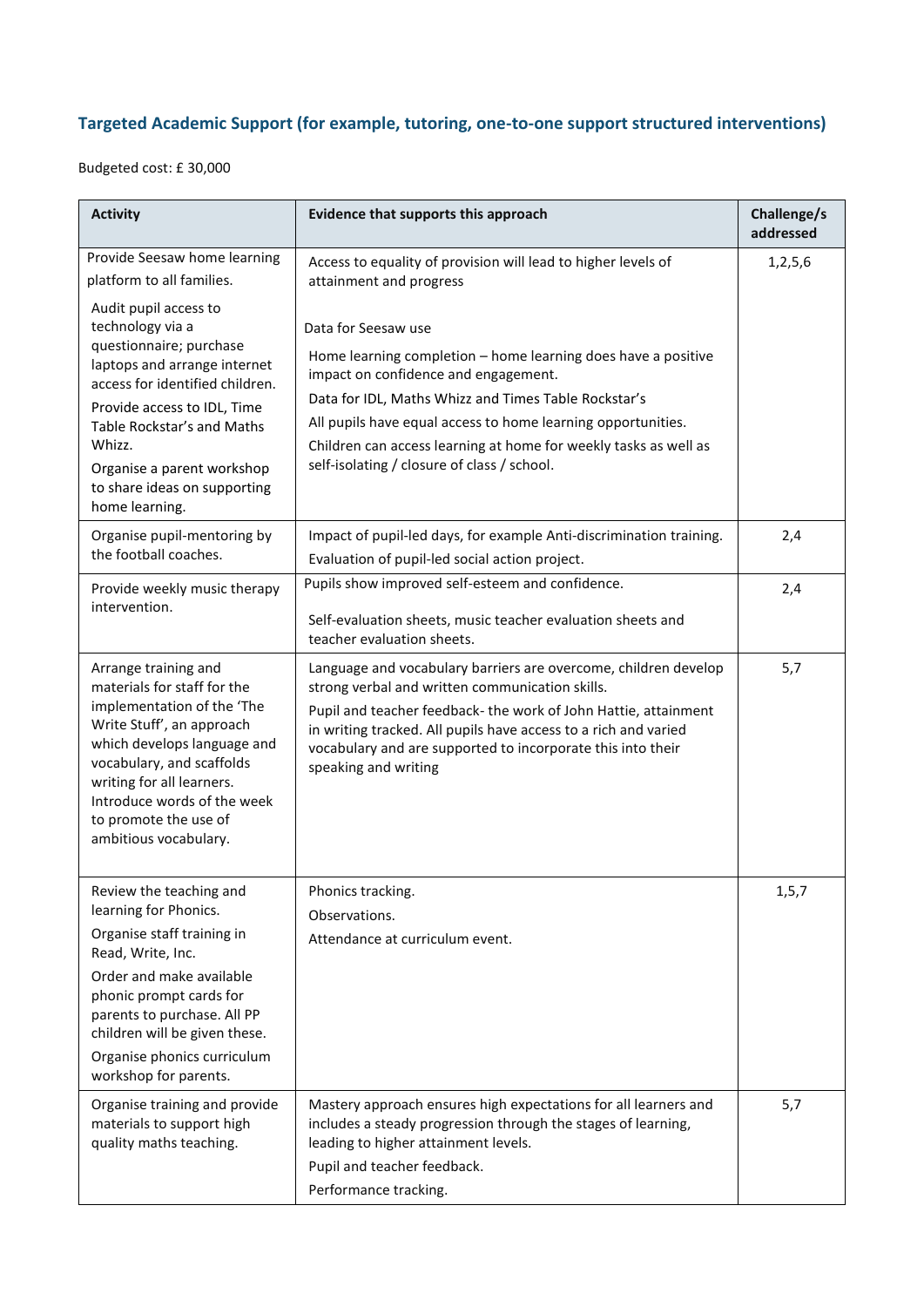|                                                                                                                                                                          | Planning will show clear evidence of scaffolding to support PP<br>learners.<br>Observations of teaching; individuals' selection and use of<br>resources to support learning.                                                                                                                                                                |         |
|--------------------------------------------------------------------------------------------------------------------------------------------------------------------------|---------------------------------------------------------------------------------------------------------------------------------------------------------------------------------------------------------------------------------------------------------------------------------------------------------------------------------------------|---------|
| Organise and plan for Maths<br>intervention to ensure PP<br>children make good progress.                                                                                 | Gaps in learning are reduced, improved performance outcomes.<br>Provision maps.                                                                                                                                                                                                                                                             | 5,7     |
| Appoint a Pupil Premium<br>Champion from the<br>Leadership Team for each<br>child eligible for Pupil<br>Premium Funding.                                                 | Meetings take place with the Pupil Premium Champion, class<br>teacher and parents of each child eligible for PP Funding three<br>times a year.<br>Links are strengthened between parents, school and PP children<br>so we all have a shared understanding and are able to support.<br>Gaps in learning are reduced, improved test outcomes. | $1 - 7$ |
| Teacher/TA Advocates will be<br>organised to encourage,<br>support and nurture all<br>children in receipt of PP<br>Funding. Weekly contact to<br>be made and maintained. | Reports from advocates and pupil voice.                                                                                                                                                                                                                                                                                                     | $1 - 7$ |

## **Wider strategies (for example, related to attendance, behaviour, wellbeing)**

Budgeted cost: £ 25,000

| <b>Activity</b>                                 | Evidence that supports this approach      | Challenge/s<br>addressed |
|-------------------------------------------------|-------------------------------------------|--------------------------|
| Organise:                                       | Pupil voice.                              | $1 - 7$                  |
| Change 4 Life Club                              | All children go on all trips.             |                          |
| Lunchtime sporting activities<br>$\bullet$      | Club participation records.               |                          |
| Extend instrumental tuition in<br>$\bullet$     | Swimming data.                            |                          |
| Years 3 and 4.                                  |                                           |                          |
| Extend swimming provision in<br>$\bullet$       |                                           |                          |
| Years 3 and 4.                                  |                                           |                          |
| Pay for educational trips and<br>$\bullet$      |                                           |                          |
| subsidise residential visits and                |                                           |                          |
| other school activities.                        |                                           |                          |
| Fund children to access<br>$\bullet$            |                                           |                          |
| chargeable extra-curricular                     |                                           |                          |
| activities and out-of-school clubs              |                                           |                          |
| in the community.                               |                                           |                          |
| Provide school uniform and other<br>$\bullet$   |                                           |                          |
| learning resources.                             |                                           |                          |
| Class teachers to provide summer<br>$\bullet$   |                                           |                          |
| support packs to promote                        |                                           |                          |
| continued learning over the                     |                                           |                          |
| summer break.                                   |                                           |                          |
| Outdoor learning provision.<br>$\bullet$        |                                           |                          |
| Books to be given to each PP child<br>$\bullet$ |                                           |                          |
| at the end of each term.                        |                                           |                          |
| Review and extend the provision for             | Attendance register for wrap around care. | 3,4                      |
| before and after-school care. Identify          | Pupil and parent voice.                   |                          |
| pupils who will benefit from the                |                                           |                          |
| provision.                                      |                                           |                          |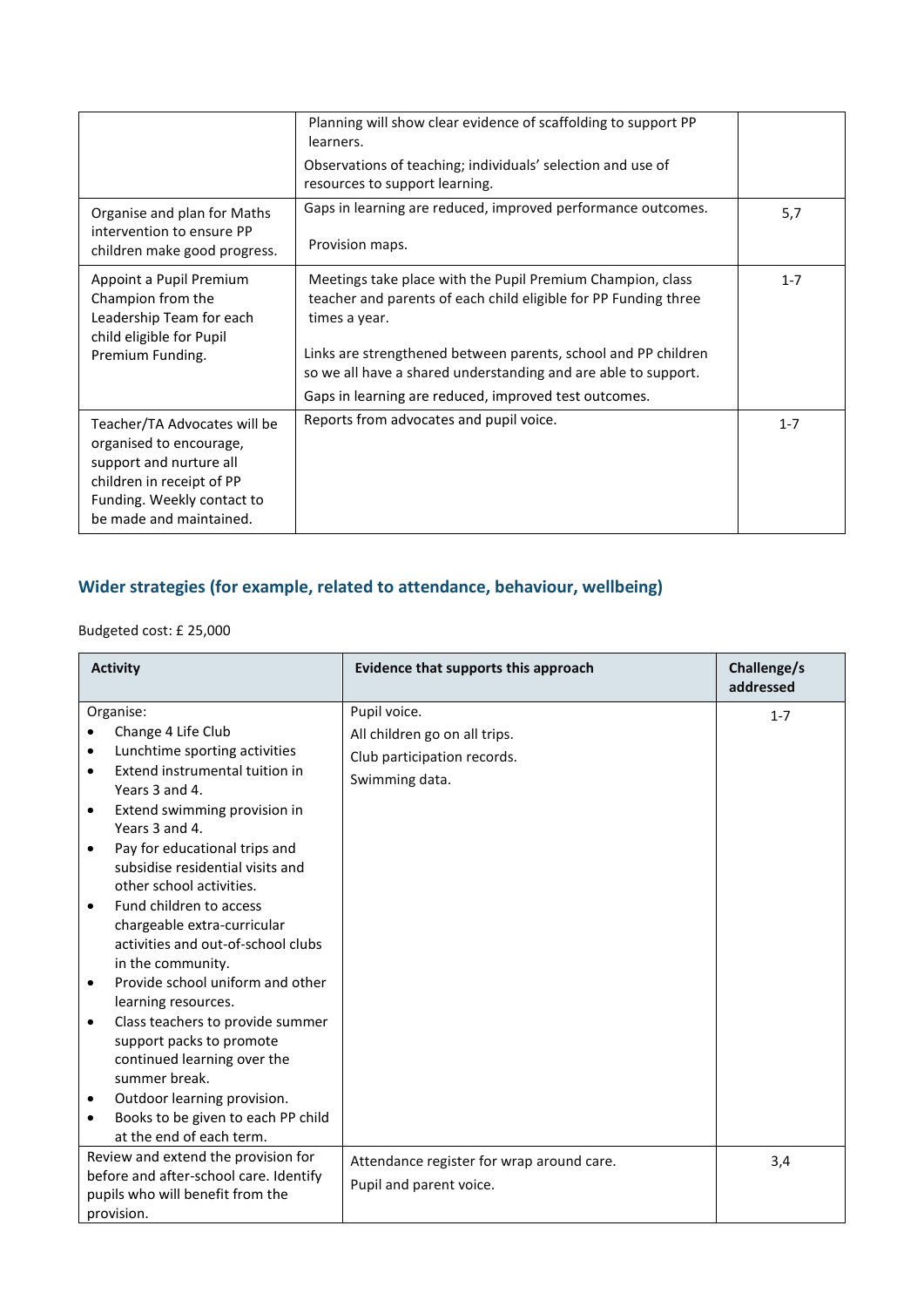| Continue to employ Nurture Lead and<br>Nurture Assistants.                                  | Nurture Provision records show positive benefits of<br>interventions.                                                                                                                        | 4    |
|---------------------------------------------------------------------------------------------|----------------------------------------------------------------------------------------------------------------------------------------------------------------------------------------------|------|
| Organise whole school training in ZOR.                                                      | Pupil and parent voice.                                                                                                                                                                      |      |
| Further develop the garden area to<br>provide greater opportunities for<br>outdoor therapy. |                                                                                                                                                                                              |      |
|                                                                                             |                                                                                                                                                                                              | 4    |
| Provide additional lunch time<br>supervisor cover.                                          | Break time and lunchtime nurture supports children's<br>development of positive social behaviours, ability to<br>work collaboratively.<br>Record of children targeted for lunchtime support. | 4    |
| Arrange Emotional Literacy Support<br>Assistant (ELSA) training for Nurture<br>Lead.        | CPD record.                                                                                                                                                                                  | 4, 7 |

#### **How will we evaluate the use our funding?**

Any decisions about how to spend our Pupil Premium are based on the analysis of performance information. Pupils who are eligible for the Pupil Premium are identified on our school tracking system. This allows us to filter information relating to their attainment and progress throughout the year. This data informs our Provision Mapping; it is reported to the Headteacher and Inclusion Manager by class teachers and is published in the Headteachers' Termly Report to governors. Three termly cycles of intervention take place each year, and data is monitored and evaluated at the beginning and end of each cycle to ensure that all pupils eligible for PP funding are making progress and, if not, why not and the action we will take in response.

When evaluating the achievement of pupils in relation to our spending of the Pupil Premium, we consider:

- ➢ How well gaps are narrowing between the performances of different groups of pupils in the school and compared to all pupils nationally.
- $\triangleright$  How well pupils make progress relative to their starting points.
- $\triangleright$  How successfully the challenges have been overcome
- ➢ Pupil voice, confidence and engagement with learning and wider school activities.